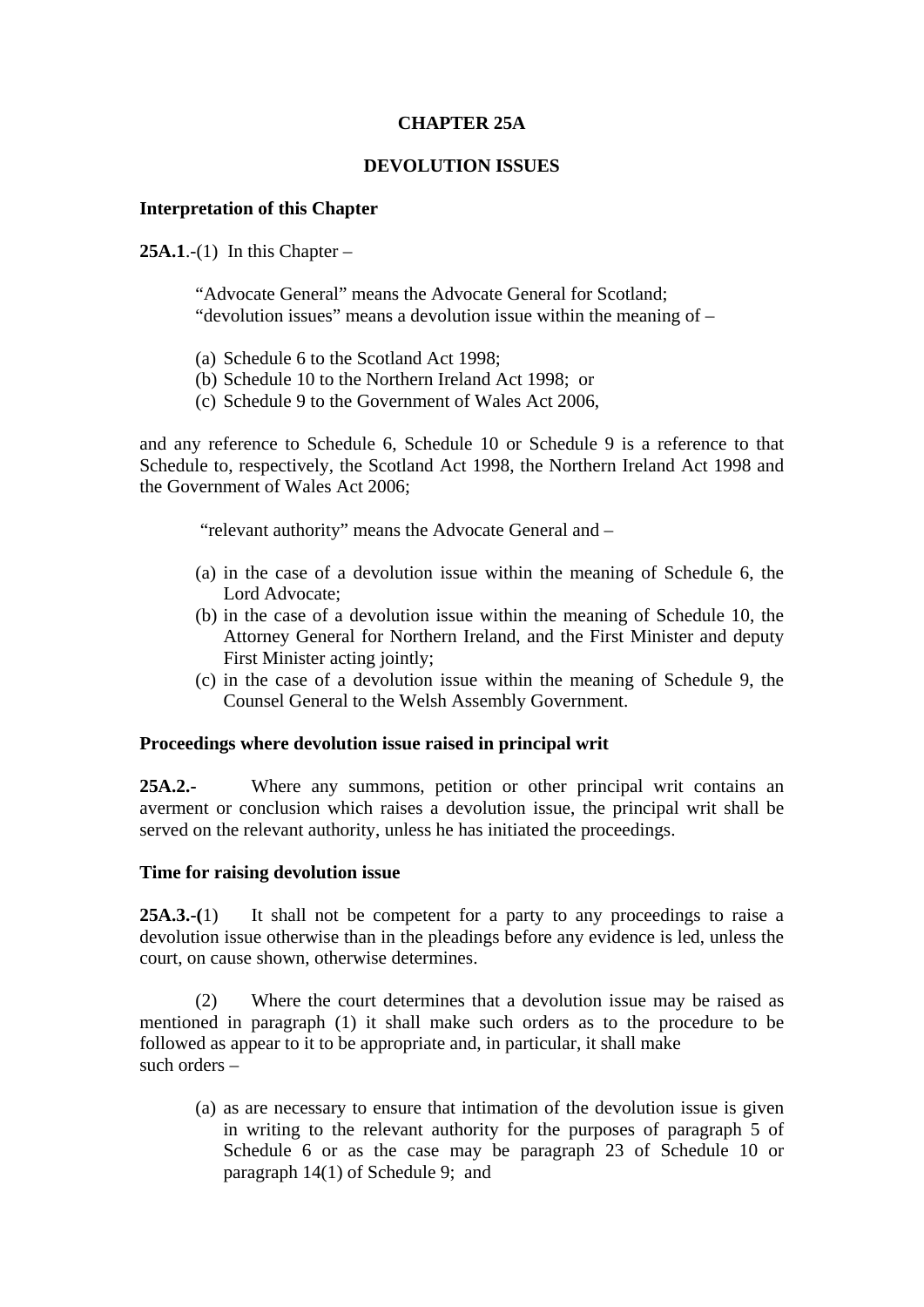(b) as to the time in which any step is to be taken by any party in the proceedings.

# **Specification of devolution issue**

**25A.4.-**(1) Any party raising a devolution issue shall specify –

- (a) where he initiates the action, in the principal writ;
- (b) where a counterclaim is lodged, in the counterclaim;
- (c) in any other case, in the defences or answers,

the facts and circumstances and contentions of law on the basis of which it is alleged that the devolution issue arises in sufficient detail to enable the court to determine, for the purposes of paragraph 2 of Schedule 6 or, as the case may be, of Schedule 10 or Schedule 9, whether a devolution issue arises in the proceedings.

 (2) Where a party wishes to raise a devolution issue after the lodging of any writ mentioned in paragraph (1), he shall do so either by adjustment or amendment so as to specify in his pleadings the matters mentioned in that paragraph.

## **Intimation of devolution issue**

**25A.5.**-(1) Intimation of devolution issue in pursuance of paragraph 5 of Schedule 6 or, as the case may be, paragraph 23 of Schedule 10 or paragraph 14(1) of Schedule 9 shall be given to the relevant authority (unless he is a party to the proceedings or has been served with the principal writ in pursuance or Rule 25A.2) in accordance with this Rule.

 (2) Where the devolution issue is raised in the principal writ, service of the principal writ on the relevant authority shall be treated as such intimation.

 (3) In any other case, the party raising the devolution issue shall, as soon as practicable, enrol a motion craving a warrant to intimate the devolution issue to the relevant authority and on hearing the motion, where it appears to the court that a devolution issue arises, the court shall order such intimation in Form 25A.5.

 (4) The intimation of devolution issue shall specify 14 days, or such other period as the court on cause shown may specify, as the period within which a relevant authority may give notice to the Deputy Principal Clerk of his intention to take part as a party in the proceedings as mentioned in paragraph 6 of Schedule 6 or, as the case may be, paragraph 24 of Schedule 10 or paragraph 14(2) of Schedule 9.

**25A.5A.**- Where, after determination at first instance of any proceedings in which a devolution issue has been raised, a party to those proceedings-

- (a) marks a reclaiming motion under rule 38.6; or
- (b) makes an application to the *nobile officium* of the court under rule 14.3,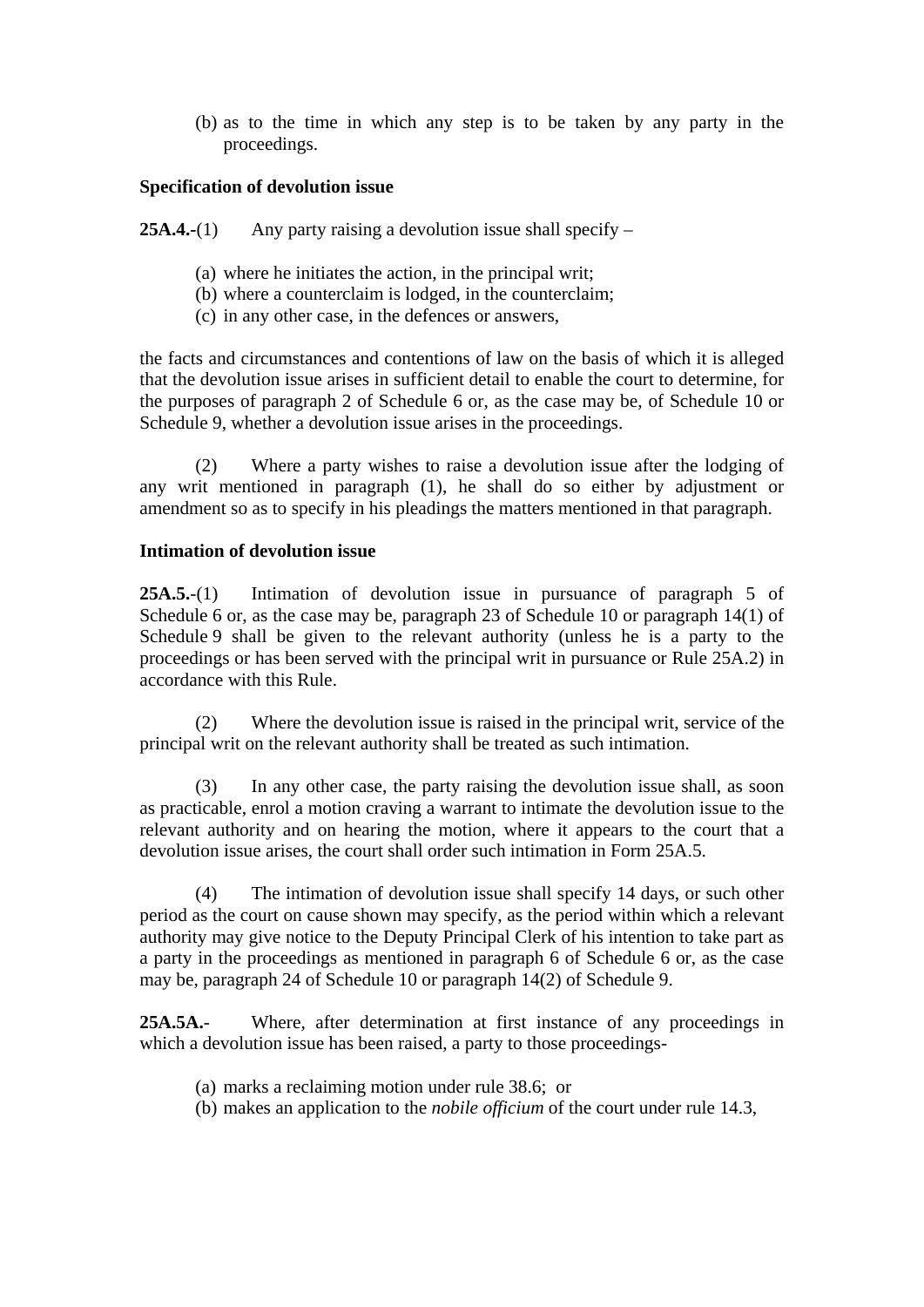that party shall, unless the relevant authority is already party to the proceedings, at the same time intimate the motion to, or seek leave to serve the petition on, the relevant authority together with a notice in Form 25A.5A.

# **Response to intimation**

**25A.6.**-(1) Where a relevant authority gives notice as mentioned in Rule 25A.5(4), he shall, not later than 7 days after the date of such notice lodge a minute of his written submissions in respect of the devolution issue together with conclusions and pleas in law as appropriate.

 (1A) Where a relevant authority does not take part as a party in the proceedings at first instance the court may allow him to take part as a party in any subsequent appeal, reclaiming motion or reference to a higher court.

 (2) The minute lodged in accordance with paragraph (1) shall be intimated to all other parties in the proceedings.

# **Reference of devolution issue to Inner House**

**25A.7**.-(1) Where a devolution issue arises in any proceedings before the Lord Ordinary, any reference of the devolution issue to the Inner House as mentioned in paragraph 7 of Schedule 6 or, as the case may be, paragraph 25 of Schedule 10 or paragraph 15 of Schedule 9 shall be by means of a Report in accordance with Chapter 34 of these Rules.

 (2) Where, in any proceedings before the Lord Ordinary, reference of a devolution issue is made to the Inner House, the Deputy Principal Clerk shall, unless the relevant authority is already party to the proceedings, not later than seven days after the reference has been made, give notice of the reference in Form 25A.7 to the relevant authority.

# **Reference of devolution issue to Supreme Court**

 $25A.8-(1)$  Where the court –

- (a) decides in accordance with paragraph 10 of Schedule 6 or, as the case may be, paragraph 28 of Schedule 10 or paragraph 18 of Schedule 9; or
- (b) is required as mentioned in paragraph 33 of Schedule 6 or, as the case may be, paragraph 33 of Schedule 10 or paragraph 29(1) of Schedule 9,

to refer a devolution issue to the Supreme Court, it shall pronounce an interlocutor giving directions to the parties about the manner and time in which the reference is to be drafted and adjusted.

 (2) When the reference has been drafted at the sight of the court, the court shall make and sign the reference.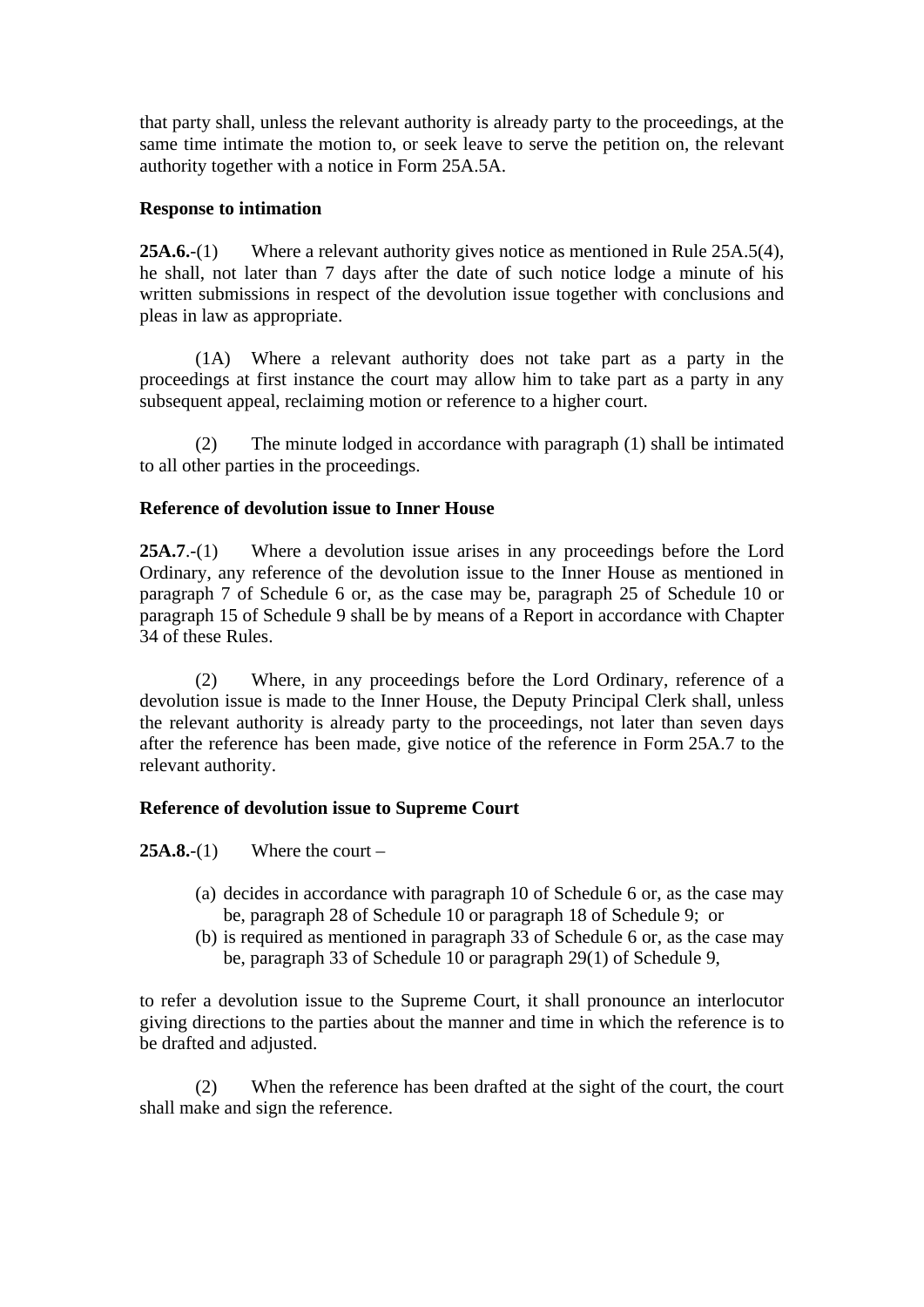(3) The reference shall include such matter as may be required by Practice Direction 10 of the Supreme Court, and shall have annexed to it the interlocutor making the reference.

 (4) Service of the reference in accordance with Practice Direction 10 of the Supreme Court may be effected by the Deputy Principal Clerk by first class recorded delivery post.

## **Sist of cause on reference to Supreme Court**

**25A.9.**-(1) Subject to paragraph (2), on a reference being made to the Supreme Court as mentioned in rule 25A.8, the cause shall, unless the court when making the reference otherwise orders, be sisted until the Supreme Court has determined the devolution issue.

 (2) The court may recall a sist made under paragraph (1) for the purpose of making any interim order which a due regard to the interests of the parties may require.

# **Transmission of reference**

**25A.10.**-(1) The reference shall be transmitted by the Deputy Principal Clerk to the Registrar of the Supreme Court.

 (2) Unless the court otherwise directs, the reference shall not be sent to the Registrar of the Supreme Court where a reclaiming motion or an appeal against the making of the reference is pending.

 (3) For the purpose of paragraph (2), a reclaiming motion or an appeal shall be treated as pending –

- (a) until the expiry of the time for marking that reclaiming motion or appeal; or
- (b) where a reclaiming motion or an appeal has been made, until it has been determined.

# **Appeals to the Supreme Court**

**25A.11.-(1)** Where an appeal to the Supreme Court is made –

- (a) under paragraph 12 of Schedule 6 or, as the case may be, paragraph 30 of Schedule 10 or paragraph 20 of Schedule 9; or
- (b) with leave or special leave, under paragraph 13(b) of Schedule 6 or, as the case may be, paragraph 31(b) of Schedule 10 or paragraph 21(b) of Schedule 8,

the court from whose determination the appeal is made may make such orders as it thinks fit, having regard to the interests of the parties to the cause, for the purpose of regulating the proceedings pending the determination of the appeal by the Supreme